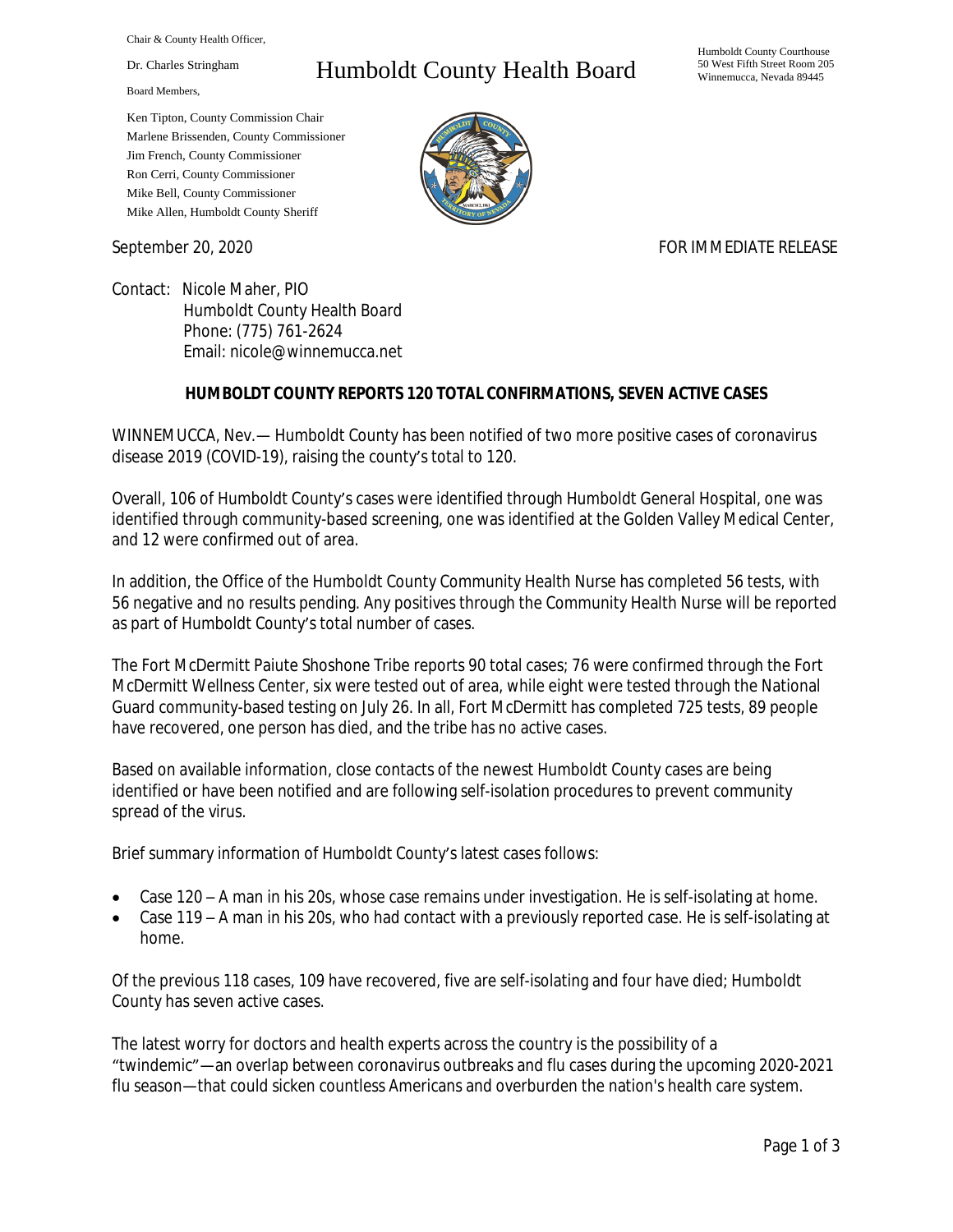Humboldt County Health Officer Charles Stringham, MD, said older adults in particular are at higher risk of severe illness from both COVID-19 and influenza.

"That makes getting a flu shot this year more important than ever," said Dr. Stringham.

Dr. Stringham said the best time to be vaccinated against the flu is between mid-September through the month of October, which makes the timing of this week's Drive-Thru Flu POD perfect.

The annual mass vaccination event will take place from 4 p.m. to 8 p.m. Wednesday, September 23, at the indoor Winnemucca Event Center, located at 1000 Fairgrounds Road.

To limit the transmission of COVID-19, participants should wear a mask and bring their own pen. All persons age 6 months and older are recommended for the vaccine.

Dr. Stringham said experts aren't able to predict how long a given flu season will last, but activity typically peaks between December and February and can last as late as May.

"So getting a vaccine now will not only provide needed protection during the flu season, but will also help protect against the possibility of a 'twindemic,'" he said.

There is no charge for the Drive-Thru Flu POD, and no appointment is necessary. Dr. Stringham said older adults are especially recommended for the vaccine, along with pregnant women and those with compromised immune systems.

To prevent the spread of COVID-19 in Humboldt County:

- Stay home to limit exposure, and wear a facial covering if going out in public is necessary.
- Maintain 6 feet of distance from other people at all times.
- Wash hands often with soap and water for at least 20 seconds. If soap and water are not available, use an alcohol-based hand sanitizer.
- Avoid visiting sick people or those who are self-isolating.
- Avoid touching eyes, nose, and mouth.
- Cover coughs and sneezes with a tissue, and throw the tissue in the trash.
- Clean and disinfect frequently touched objects and surfaces.
- Self-isolate if they have had a known exposure, or if they are awaiting COVID-19 test results.
- Stay informed. The COVID-19 situation is changing frequently. Up-to-date information is available on the Centers for Disease Control and Prevention (CDC) [website.](http://www.cdc.gov/coronavirus/2019-ncov/index.html)

The Humboldt General Hospital Screening Clinic continues to test symptomatic and exposed residents from 8 a.m. to 5 p.m. Monday through Friday. The clinic may be accessed from the ramp entrance on Mizpah Street. Residents should call (775) 623-5222, ext. 1379, to alert staff and wait for assistance.

The Office of the Humboldt County Community Health Nurse also is offering testing to asymptomatic persons with no known exposure. For more information or to make an appointment, residents may call the clinic at (775) 623-6575.

Free cloth masks are available to community members at the Olsen's and Ridley's pharmacies, courtesy